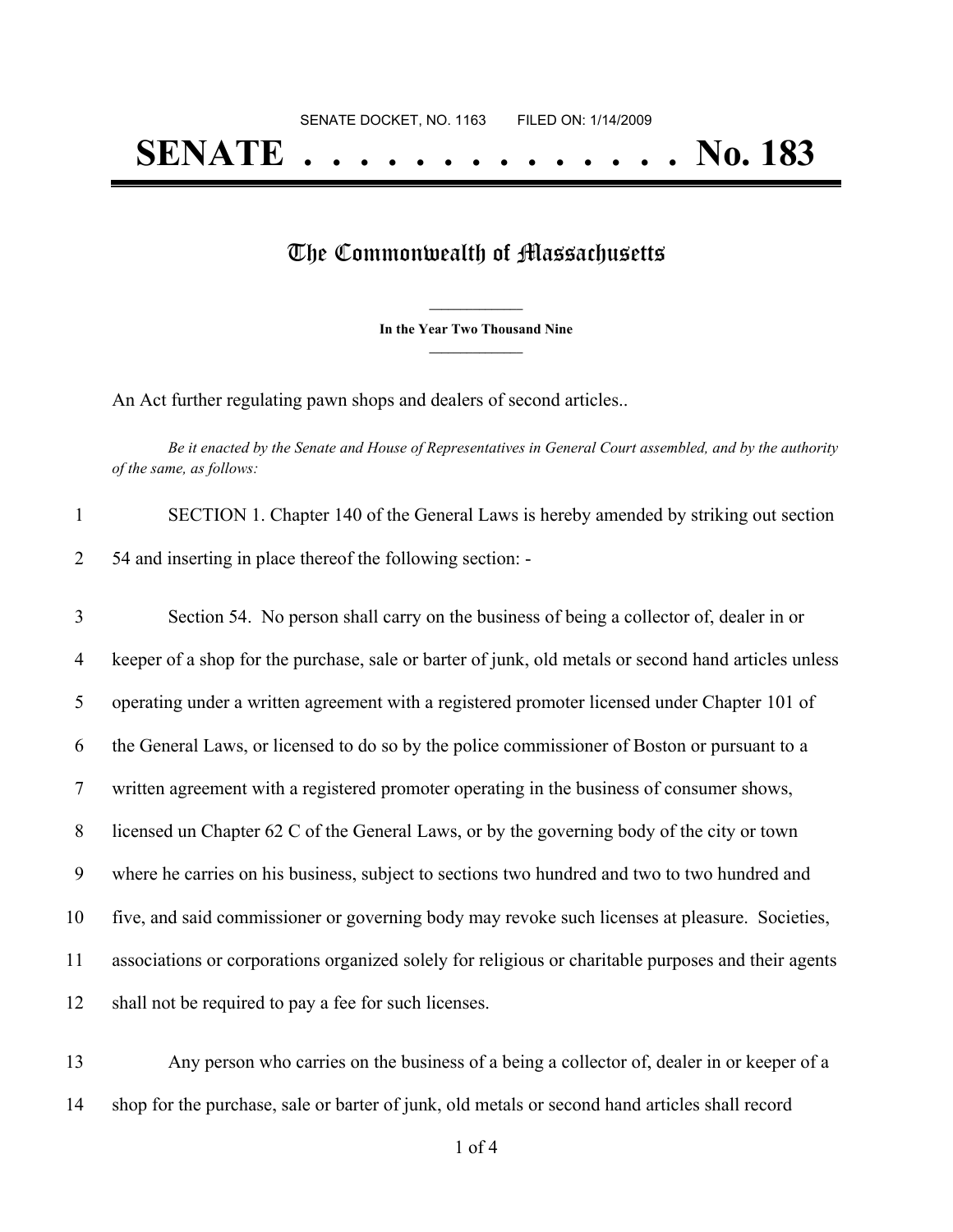information pertaining to every transaction, including but not limited to the name, address and date of birth of the person offering an article, , the price paid for the article, a full description of the article including all distinguishing marks and numbers, and the time and date of the transaction, and shall not accept an article unless the person offering it shows a government issued identification card bearing the person's photograph. The collector, dealer and keeper of a shop as described above, or any employee thereof, shall photograph the person offering an article, and shall photograph the articles offered. Said transaction information and the photographs of the person and the article or articles being offered, and shall transmit the information and photographs electronically on the date of the transaction, using a system specified by the secretary of public safety, and shall retain on the licensed premises a printed copy of the transaction information and photographs as part of his records. All information gathered or transmitted in any manner by collectors, dealers and keepers of shops as described above pursuant to this section shall be available only to a law enforcement officer at any time for any reason, and no said collector, dealer or keeper of a shop or person offering any article to a collector, dealer or keeper of a shop shall have an expectation of privacy concerning any information about the transaction, including but not limited to any photographs taken.

 No collector, dealer and keeper of a shop as described above, or any employee thereof, may purchase or receive a stainless steel or aluminum alloy beer or other beverage keg container if such container is marked with an indicia of ownership of any person or entity other than the person or entity presenting such container for sale. For purposes of this subsection, "indicia of ownership" means words, symbols or a registered trademark printed, stamped, etched, attached or otherwise displayed on such container that identify the owner of such container.

of 4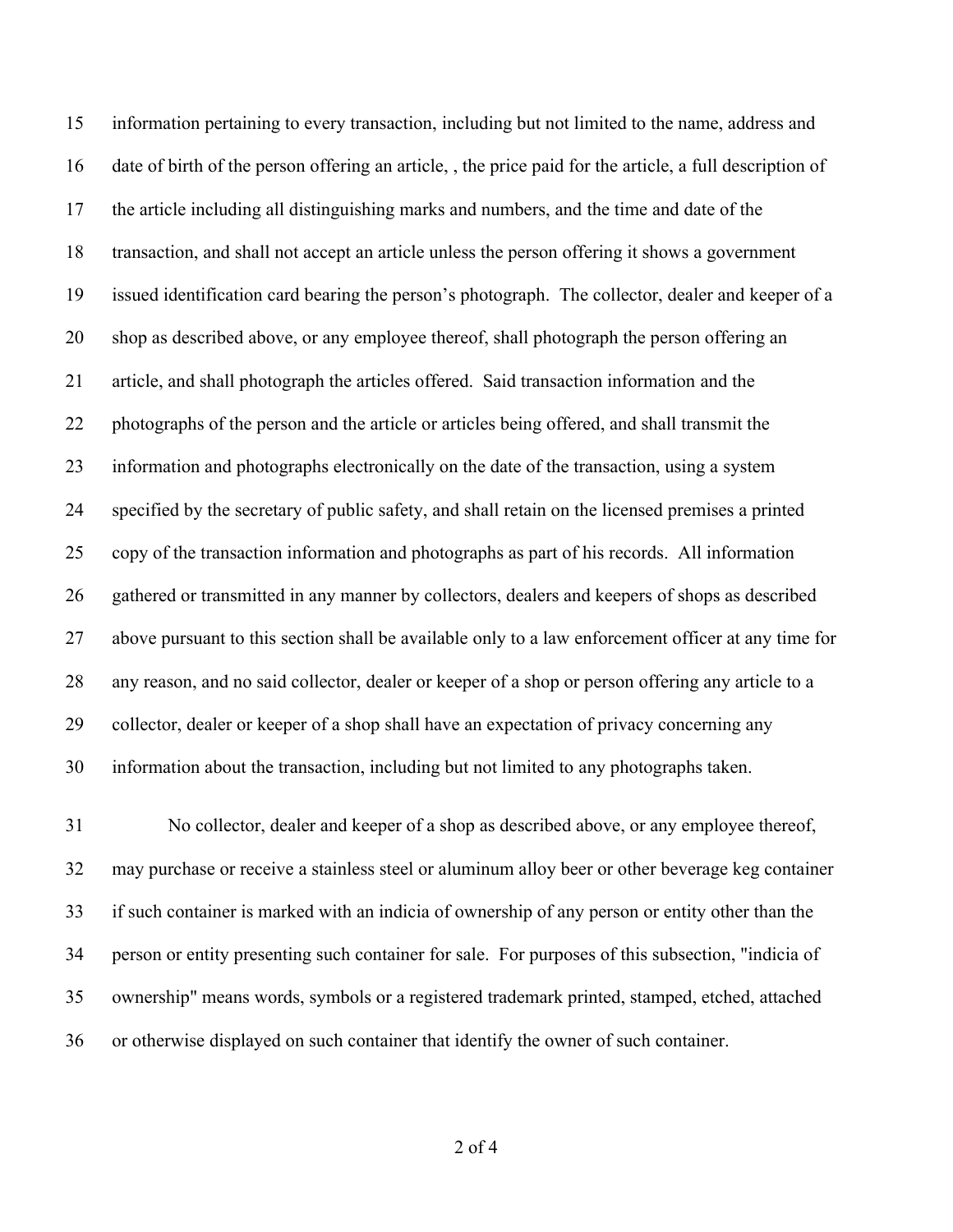| 37 | Any person offering any article for sale who provides a wrong name, address or date of                |
|----|-------------------------------------------------------------------------------------------------------|
| 38 | birth, or shows false, forged or counterfeit identification shall be punished by a fine of not more   |
| 39 | than one thousand dollars or by imprisonment for not more than six months. A police officer           |
| 40 | may arrest without a warrant any person whom he has probable cause to believe has provided a          |
| 41 | wrong name, address or date of birth, or has shown false, forged of counterfeit identification as     |
| 42 | described above. Any dealer of second hand articles who knowingly records or transmits false          |
| 43 | information about a transaction shall be fined not more than one thousand dollars for the first       |
| 44 | offense, and upon a second offense, shall be fined not more than two thousand dollars and his         |
| 45 | license shall be revoked, and he shall not be permitted to conduct the business of a dealer of        |
| 46 | second hand articles in the commonwealth for one year.                                                |
| 47 | The secretary of public safety shall have the authority to promulgate regulations relative            |
| 48 | to collectors of, dealers in or keepers of shops for the purchase, sale or barter of junk, old metals |
| 49 | or second hand articles, and to the licensing of said persons and shops.                              |
| 50 | SECTION 2. Section 55 of chapter 140, as so appearing, is hereby amended by striking                  |
| 51 | out, in lines 5 and 6, the words "shall forfeit twenty dollars" and inserting in place thereof the    |
| 52 | following words: - shall be punished by a fine of not more than two hundred dollars for the first     |
| 53 | offense, and by a fine of not more than five hundred dollars for each subsequent offense.             |
| 54 | SECTION 3. Chapter 140 is hereby further amended by striking out section 70, as so                    |
| 55 | appearing, and inserting in place thereof the following section: -                                    |
| 56 | Section 70. No person shall carry on the business of a pawnbroker unless licensed to do               |
| 57 | so by the police commissioner of Boston, or by the governing body of the city or town where he        |
| 58 | carries on his business, subject to sections two hundred and two to two hundred and five, and         |

of 4